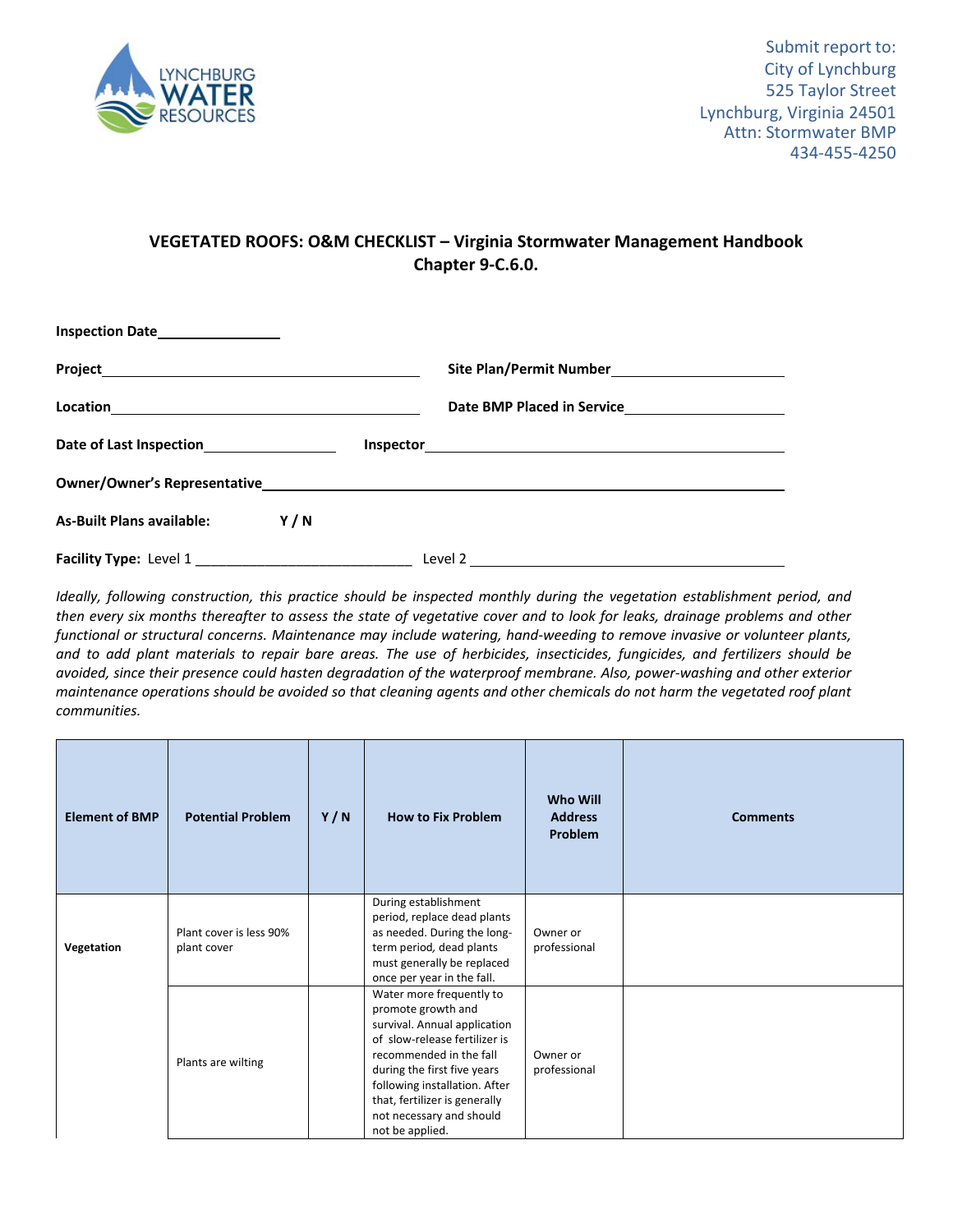| <b>Element of BMP</b>           | <b>Potential Problem</b>                                  | Y/N | <b>How to Fix Problem</b>                                                                                                                                                                                         | <b>Who Will</b><br><b>Address</b><br>Problem | <b>Comments</b> |
|---------------------------------|-----------------------------------------------------------|-----|-------------------------------------------------------------------------------------------------------------------------------------------------------------------------------------------------------------------|----------------------------------------------|-----------------|
|                                 | Plants are choking on<br>excess vegetation                |     | Fallen leaves and debris<br>from deciduous plant<br>foliage must be removed<br>and should be recycled or<br>composted.                                                                                            | Owner or<br>professional                     |                 |
|                                 | Invasive and nuisance<br>plant species are<br>present     |     | Completely remove invasive<br>plant species. Weeding<br>must be done by hand,<br>without the use of<br>herbicides or pesticides.<br>Remove weeds regularly<br>and do not allow them to<br>accumulate.             | Owner or<br>professional                     |                 |
|                                 | Drought conditions are<br>present                         |     | Mulch or shade cloth may<br>be applied to prevent<br>excess solar damage and<br>water loss                                                                                                                        | Professional                                 |                 |
|                                 | There is troublesome<br>pest infestation                  |     | Use integrated pest<br>management (IPM)<br>techniques to minimize the<br>use of pesticides and<br>herbicides. Minimize use of<br>organic (not chemical)<br>fertilizer, as needed.                                 | Owner or<br>professional                     |                 |
|                                 | There is excessive trash<br>and debris                    |     | Remove immediately                                                                                                                                                                                                | Owner or<br>professional                     |                 |
|                                 | Grass has become<br>unruly                                |     | Grass should be mowed as<br>needed. Clippings must be<br>removed and should be<br>recycled or composted.                                                                                                          | Owner or<br>professional                     |                 |
| Vegetation<br><b>Irrigation</b> | During the<br>establishment period<br>(initial 1-3 years) |     | Water sufficiently to assure<br>plant establishment, but do<br>not exceed 1/4-inch of<br>water once every 3 days                                                                                                  | Owner or<br>professional                     |                 |
|                                 | During the long-term<br>period (3+ years)                 |     | Water sufficiently to<br>maintain plant cover, but do<br>not exceed 1/4-inch of<br>water once every 14 days.<br>For automatic sprinklers,<br>use manufacturers'<br>instructions for operation<br>and maintenance. | Owner or<br>professional                     |                 |
| <b>Structural</b><br>Components | Waterproof membrane<br>is leaking or cracked              |     | Make necessary repairs<br>immediately                                                                                                                                                                             | Professional                                 |                 |